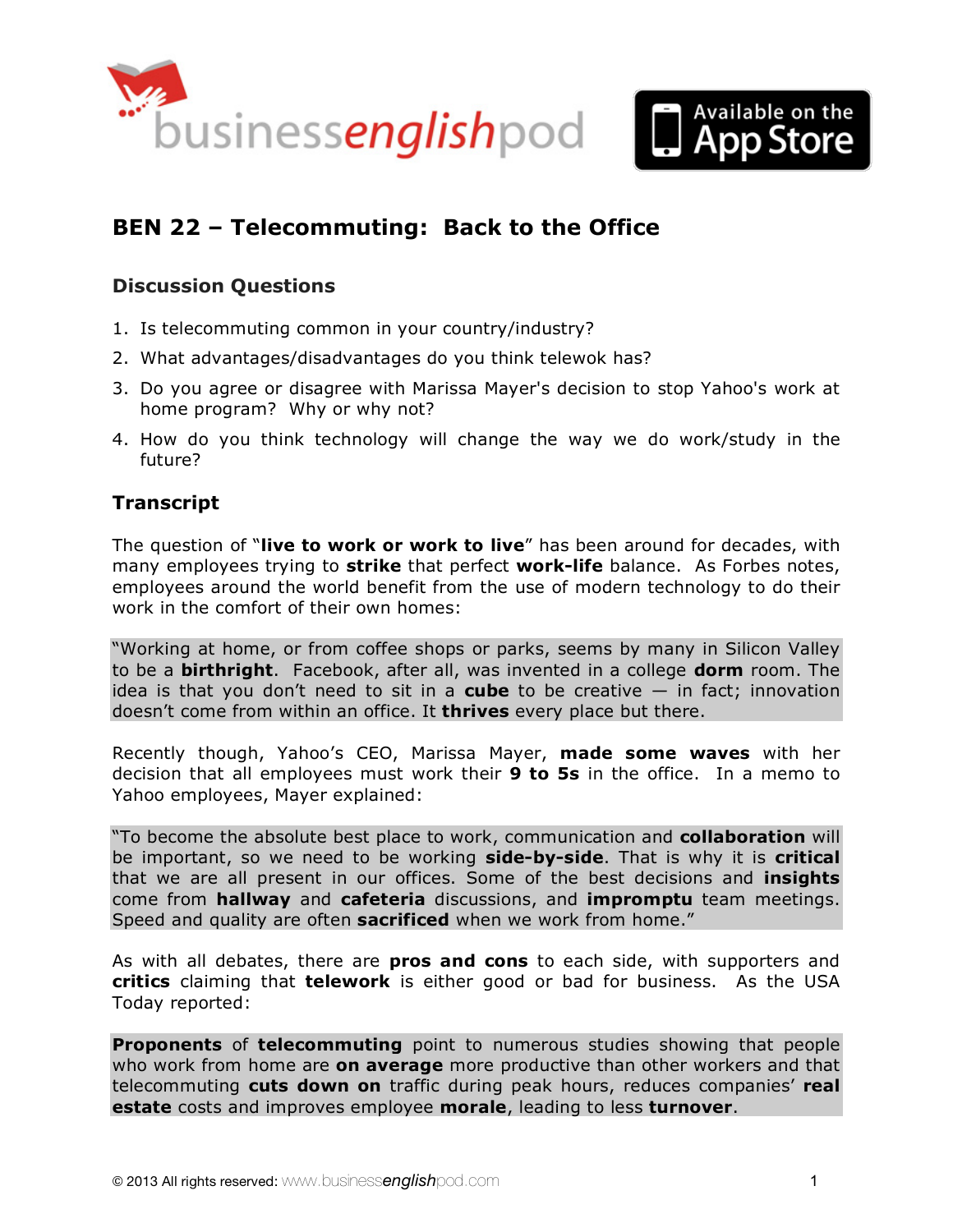One computer programmer told AllThingsD that working from home made him far more productive than being in the office. Why?

"I didn't have **to put up with numbskull** programmers constantly **yakking** to each other from the next set of cubicles about **non-work-related** stuff, and I wasn't getting distracted every 20 minutes by some bored **soul** coming over to my desk to go for coffee or **foosball**."

While working together is **logical** for many professions, others, such as software design and telephone sales, could be easily performed **remotely**. But, as CNBC points out, new ventures need to reflect carefully before they make the choice to allow telecommuting, or not:

Getting employees together, and **pushing** people out of their **comfort zones** is needed to drive innovation. We always **muse** about the three guys in a garage creating the next Apple or Facebook. Did you ever notice it's never three guys in three separate garages?

For others, the argument is that **virtual work** can lead to less **face-to-face** communication and social interactions, lack of trust among co-workers and managers, or a loss of **team spirit**. The NY Times reviewed studies showing that the **drawbacks** can be serious for both the employee and the company:

One Stanford study found that the rate at which **home-based workers** were promoted dropped by 50 percent, seeming to confirm the **cliché** "**out of sight, out of mind**." That is bad for workers who are **passed over**, but it is also bad for employers because they might be **wasting** the talents of potentially great managers.

Whatever side you take, **at the end of the day,** a job is something that we cannot **take for granted**. As TalkPoint CEO Nick Balletta concludes, those who have been **milking the system** need to understand that times are changing:

Telecommuting, once a **novelty** and a very practical solution in some situations, has now become an **entitlement**. An entitlement that in many cases has been **misused**, or dare I say, **abused**. People need to remember that it's called "work" for a reason."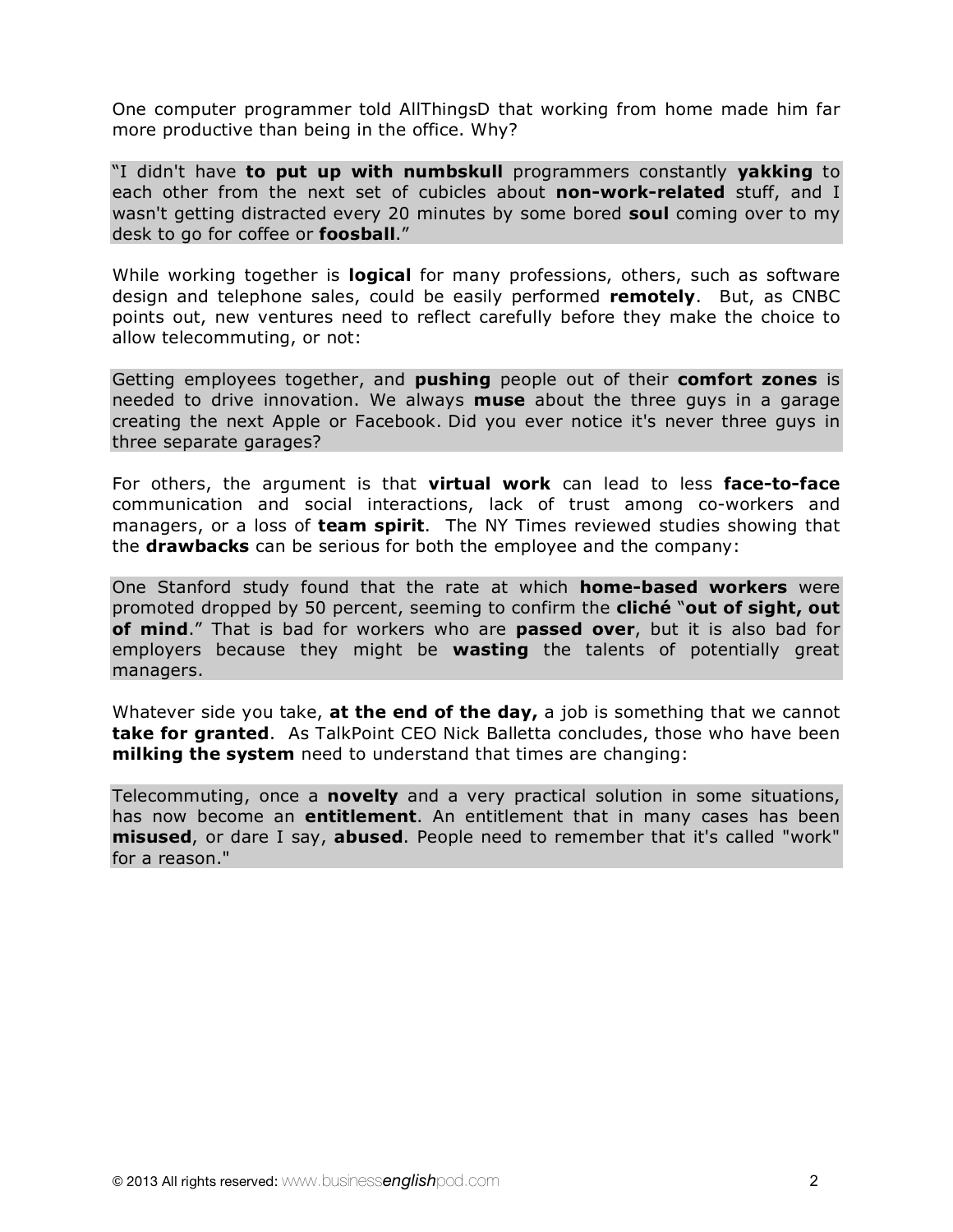# *Vocabulary*

Telecommuting/Work at Home/Virtual Work: A process by which employees can perform job responsibilities at a site other than their primary business location, often in the home environment. Through the use of technology, employees can perform work remotely, instead of physically commuting.

Live to work or work to live: A popular saying that poses the questions: Is your career the most important aspect of your life. If you "live to work," it implies your career is more important; if you "work to live," then in general you view your job as just a means to make money.

To strike: To find, negotiate, or make an agreement; "By striking a deal with the marketing agency, Jaka was able to save our company thousands of dollars."

Work-life balance: The amount of time you spend doing your job compared with the amount of time you spend with your family and doing things you enjoy.

Birthright: A right, possession, or privilege that is given to someone at birth; "Universal healthcare is a birthright of all Canadian citizens."

Dorm/Dormitory: A communal residence usually found on a college/university campus; "Omen spent his university years living in the dormitory on campus."

Cube/Cubicle: A small area for work or study; "Dexter came by my cubicle a number of times today to ask me to help him with something; I got hardly any work done!"

To thrive: To succeed, do well, or prosper; "Social media advertising is a sector that has really thrived in the last 5 years, and will likely do so in the near future."

To make waves: To change an existing situation in a way which causes problems or upsets people; "Some workers felt it was not the time to make waves by organizing a union."

9 to 5: A standard 8-hour working day (including a break); "For many people, working 9 to 5 is a very difficult way to make a living."

Collaboration: Teamwork, alliance, or cooperation; "Moe and Tammy's collaboration in this project helped them defeat all of their competition."

Critical: Very important, crucial, or serious; "It's critical that these packages be shipped tonight, otherwise the clients will not receive their products, and we will lose a lot of money."

Insight: Understanding, awareness, or comprehension; "Could you please share your insights on what it was like living in China?"

Hallway: Corridor; "The new paintings on the walls along the hallway were done by a local artist."

Cafeteria: A communal meal area in a school, office, restaurant, or hospital; "Most cafeterias are known for serving food that doesn't taste good, but the one at my company is fantastic!"

Impromptu: Unplanned, spontaneous, or improvised; "The CEO asked Marcello to give an impromptu speech to the staff regarding the new financial policy changes at the bank."

To sacrifice: A loss or something you give up, usually for the sake of a better cause; "Parents *sacrifice* time and sleep to take care of their children."

Pros and cons: Positive and negative side/aspect.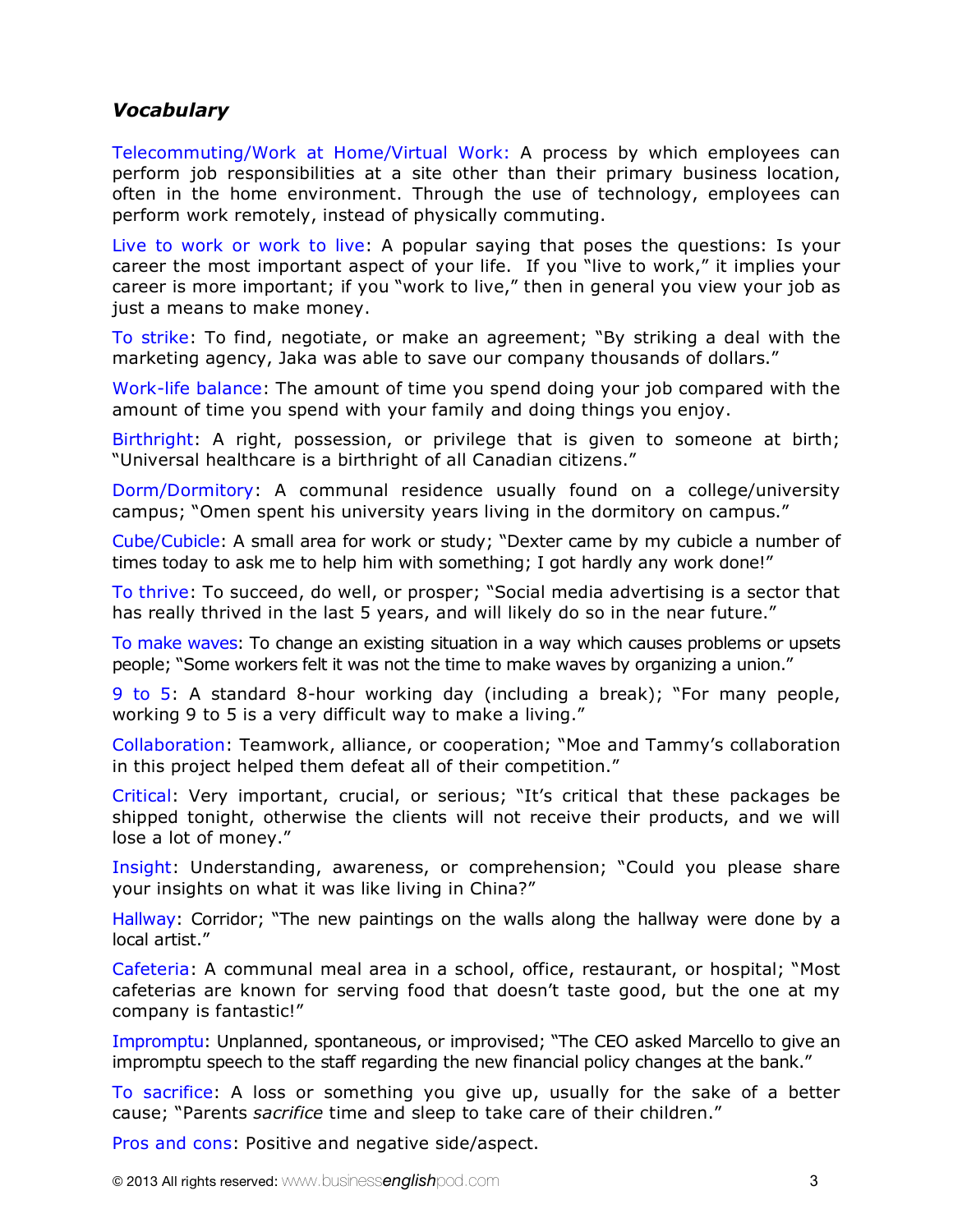Critic: A person who usually makes negative judgments or comments about a person, thing, or idea; "He may be a critic of his company's new mobile phone policy, but I don't think anyone will change their position."

Proponents: One who argues in support of something; "Natalia is a proponent of animal rights, and works with local non-profit groups to help them whenever she can."

On average: Generally speaking, typically; "On average, she teaches about 30hrs a week, but with the transportation strike, she's only able to teach six this week."

To cut down on: To reduce or limit; "With the high gas prices, companies have tried to cut down on the amount that staff travel around the province."

Real estate: Land plus anything permanently attached to it, and can be residential, commercial or industrial; "Abad started his career in real estate, but then moved in to the hospitality and tourism industry when the crisis began."

Morale: The degree or amount of mental confidence/happiness of a person or group; "Staff morale improved when Mason become head manager."

Turnover: The rate at which staff/employees in a company start and quit their job.

To put up with: To accept or have to deal with; "I'm getting very tired of putting up with unhappy customers all day long. I need to find a new job."

Numbskull: Stupid or unintelligent person; nitwit.

To yak: To speak a lot; "Every time I go to the copy machine, I see John in the break room yakking away on his phone to his girlfriend."

(Non) work-related: Having to do with, or be related to work.

Soul: Person or emotion; "Catherine is one of the kindest souls I have ever had the pleasure of meeting."

Foosball: A table game resembling soccer in which the ball is moved by moving rods to which small figures of players are attached – also table soccer.

Logical: A reasonable or obvious choice or decision; "While Shaune seemed like a logical choice for that position, the company decided to hire someone else."

Remotely: In a remote or distant way; "Drone airplanes are controlled in the United States to attack targets in the Middle East."

To push: Force to move in a certain direction; "Ken always pushed me to be a better manager and I owe a lot of my success to his leadership."

Comfort zone: A situation, place, or position in which a person feels secure, comfortable, or in control; "Spending a year traveling can really put a person outside of their comfort zone, but it will also be an experience they will never forget."

To muse: To think, consider, or contemplate; "I mused about the offer to move back to Asia, but logistically it just didn't make sense for me."

Face-to-face: In person; "After meeting each other regularly on Skype or telephone, it was great to finally meet my students face-to-face when I traveled to Germany."

Team spirit: The spirit of a group that makes the members want the group to succeed; "Successful companies like Facebook, Google, and Apple put a lot of emphasis on developing team spirit."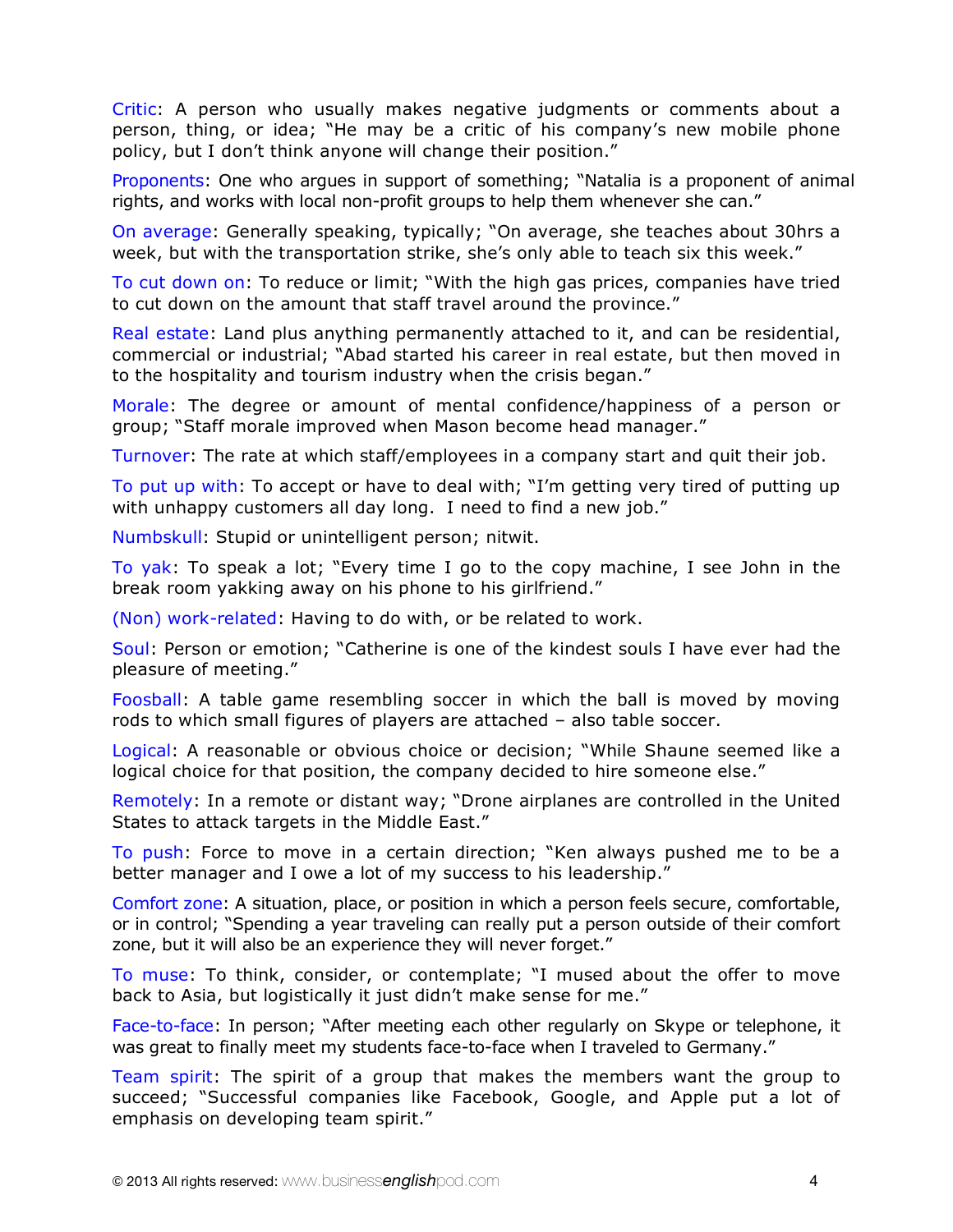Drawback: Disadvantage, downside, or negative; "The only drawback to this plan is that we can't find enough well-qualified candidates for all of the positions."

Home-based worker: Someone who works based out of their home.

Cliché: An overused or predicable expression or idea; "It may sound cliché, but we can see the light at the end of the tunnel, and we're starting to come out of the recession."

Out of sight, out of mind: If you don't see someone or something enough or at all, they are easy to forget.

To be passed over (for): To not be considered for something; "George was passed over for this contract, even though he has a lot of skills and experience."

To waste: To use in a poor or careless way; "The amount of time and money we've wasted on this awful idea is incredible. Our company has lots millions of dollars!"

At the end of the day: In the end, as a result; "At the end of the day, it's just a small mistake, and you shouldn't feel too bad about it."

To take someone/thing for granted: To underestimate or undervalue; "Caterina took for granted how difficult her university studies would be, and now she needs to work harder than ever."

To milk the system: To take the most possible out of the system using it to your absolute advantage; "After years of milking the system, the government finally realized that he was lying about his disability and forced him to repay the money that they had given him."

Novelty: The quality of being new, interesting, and unusual; "After using only her small 10" netbook for two years, working on a full-sized computer was a novelty."

Entitlement: An object, idea, or situation that someone is entitled to have or receive; "Entitlement programs in Canada such as Student Loans, Social Security, and Health Care are what make it such a great place to live."

To misuse: Improper or incorrect use of something; "Government officials were suspected of misusing public money (taxes) for their own benefit."

To abuse: Repeated and deliberate/intentional improper or incorrect use of something; "The verbal and mental abuse at their company became so bad that the staff called the labor relations board to come in and investigate.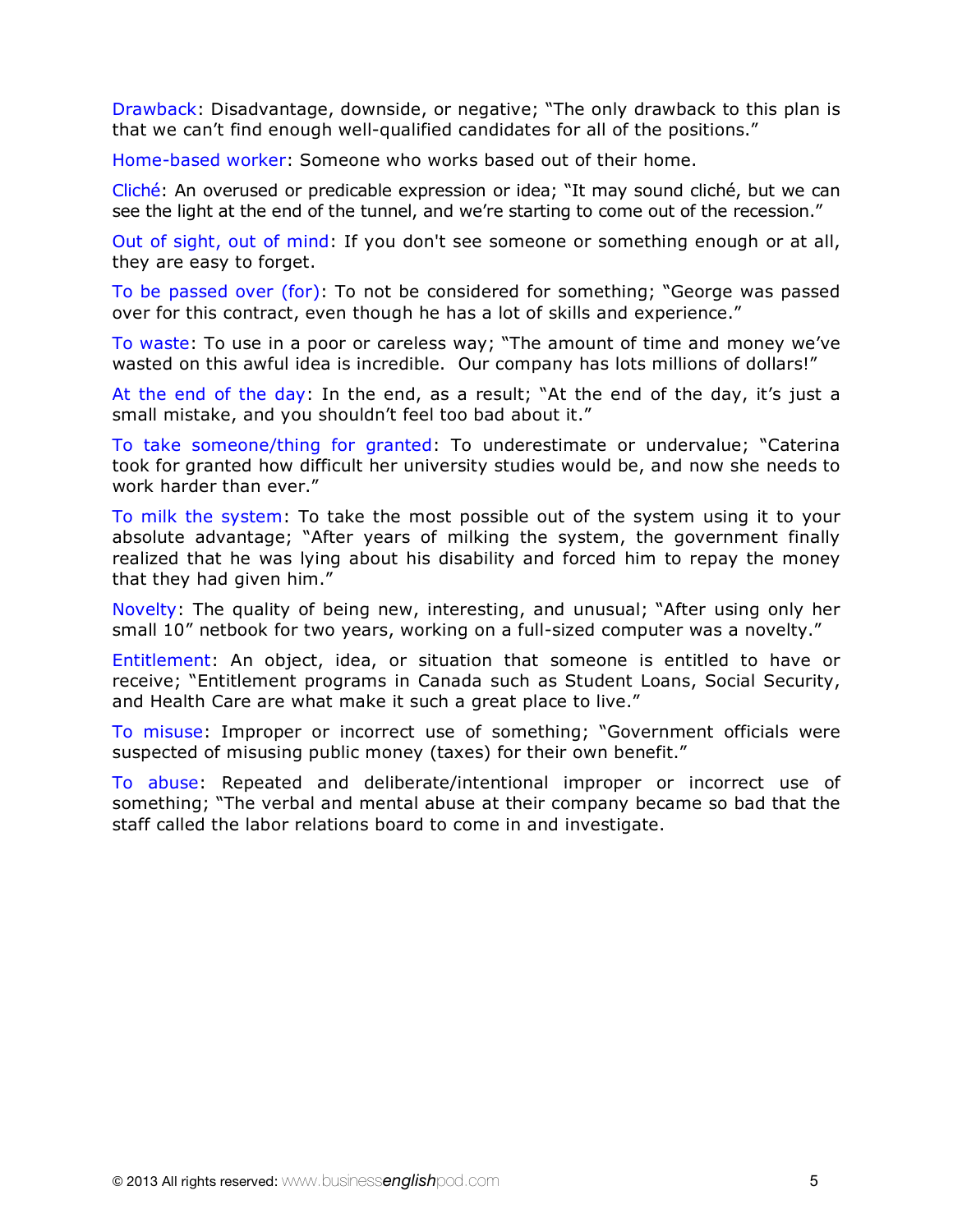## *Language Review*

#### **A. Collocations**

Match the words in each column to make a collocation from today's lesson. (Look for collocations specific to this lesson, as more than one answer is possible for some words.)

| 1. Strike      | a. Meeting    | Strike a deal      |
|----------------|---------------|--------------------|
| 2. Milk        | b. Zone       | Milk the system    |
| 3. Impromptu   | c. Morale     | Impromptu meeting  |
| 4. Staff       | d. A deal     | Staff morale       |
| 5. Comfort     | e. Market     | Comfort zone       |
| 6. Real Estate | f. The system | Real estate market |

#### **B. Review Quiz**

- 1. According to the article, why did Marissa Mayer choose to stop the telework practices at Yahoo?
	- a. It was costing too much money.
	- b. Employees were unhappy.
	- c. To improve productivity and performance.
	- d. To reduce pollution costs.
- 2. Which of the following is **NOT** a reason to work at home?
	- a. Employees can spend more time with their family.
	- b. More face-to-face time with coworkers.
	- c. Less time spent in traffic.
	- d. More comfortable work environment.
- 3. "Mr. Kirk's decision to expand our company during this economic crisis is very \_\_\_\_\_\_\_\_\_\_."
	- a. Unlogical
	- b. Alogical
	- c. Logical
	- d. Illogical
- 4. The expression, "That's not even remotely possible" is closest in meaning to:
	- a. It's absolutely not possible.
	- b. It's maybe possible.
	- c. It's probably not a good idea.
	- d. It's no problem.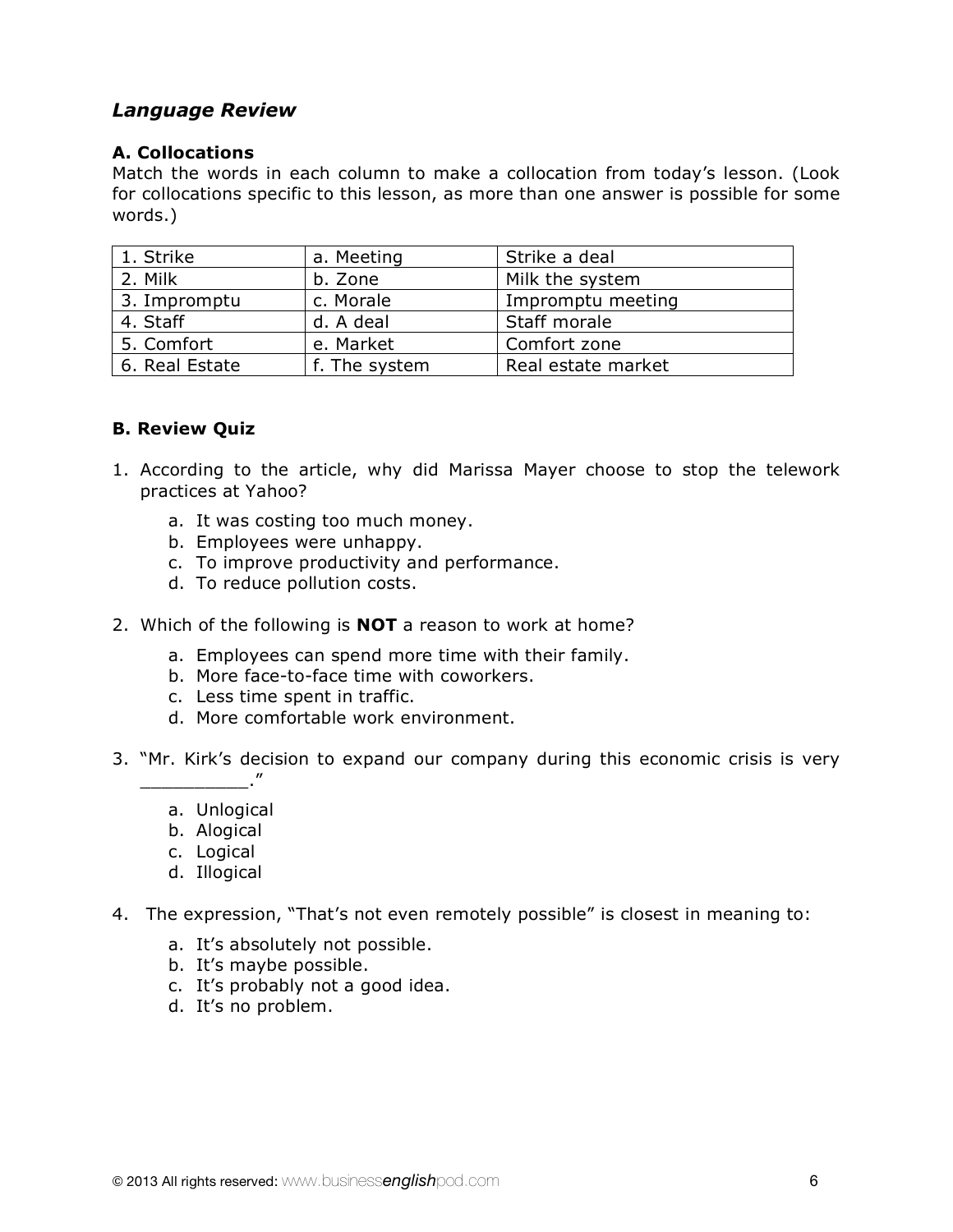- 5. "His stories about working with professional athletes were great at the beginning, but after a while the \_\_\_\_\_\_\_\_\_\_ wore off."
	- a. Musing
	- b. Novelty
	- c. Thriving
	- d. Comfort
- 6. "Rumors around the end of the are that the CFO will be fired at the end of the month."
	- a. Critics
	- b. Balance
	- c. Foosball table
	- d. Hallway
- 7. "Vodafone and their work unions have not yet \_\_\_\_\_\_\_\_\_\_ an agreement with each other; they may be forced to cut some staff."
	- a. Strike
	- b. Striked
	- c. Struck
	- d. Strikes

8. "We \_\_\_\_\_\_\_\_\_\_\_ that he would stay with us for another two years, but his new job offer was very good."

- a. Put up with
- b. Took it for granted
- c. Turned it over
- 

d. Made some waves

- 9. "You're \_\_\_\_\_\_\_\_\_\_ to your opinion, but I strongly disagree!"
	- a. Entitled
	- b. Birthright
	- c. Cutting down
	- d. Passing over the contract of the contract of the contract of the contract of the contract of the contract of the contract of the contract of the contract of the contract of the contract of the contract of the contract o

10."I appreciate the \_\_\_\_\_\_\_\_\_\_ effort your time put in on this task. It's excellent work."

- a. Collaborating
- b. Collaborated
- c. Collaborative
- d. Collaborately